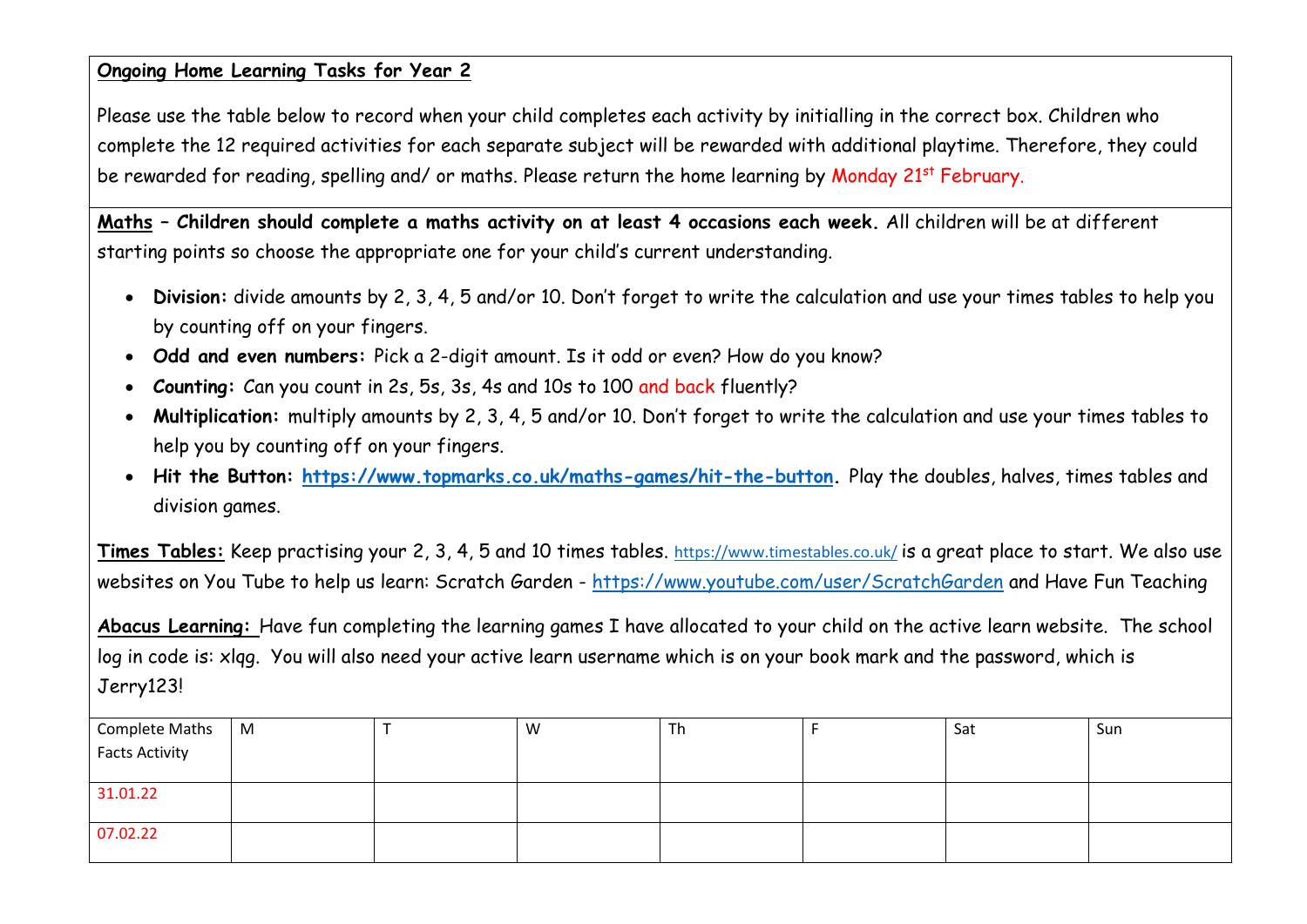| 14.02.22                                                                                                                                                                                                                                                                                                                                                                                                                                                                                                                                                                           |           |   |   |           |   |     |     |  |  |  |  |
|------------------------------------------------------------------------------------------------------------------------------------------------------------------------------------------------------------------------------------------------------------------------------------------------------------------------------------------------------------------------------------------------------------------------------------------------------------------------------------------------------------------------------------------------------------------------------------|-----------|---|---|-----------|---|-----|-----|--|--|--|--|
| English-Reading<br>. Read aloud and discuss your book with an adult using the questions in the back of your reading record and on your book mark,<br>at least 4 times each week. Continue to complete your bookworm sheets for the Rivenhall Rainbow Reading Challenge.<br>Complete your Fabulous Fluency Reading each week. Remember, you need to read it to at least five people (sheep and pets<br>$\bullet$<br>count) and get them to sign it.<br>Read your Library book.<br>$\bullet$<br>Practice recognising your blends and high frequency words in your flip cards, daily. |           |   |   |           |   |     |     |  |  |  |  |
| Reading Aloud to<br>an adult<br>31.01.22                                                                                                                                                                                                                                                                                                                                                                                                                                                                                                                                           | M         |   | W | Th        |   | Sat | Sun |  |  |  |  |
| 07.02.22<br>14.02.22                                                                                                                                                                                                                                                                                                                                                                                                                                                                                                                                                               |           |   |   |           |   |     |     |  |  |  |  |
| English- Spelling - Complete a spelling task at least four times a week.<br>• Practise the spellings on the national Year 2 common exception words list.<br>Practise your weekly spellings. Can you put each word into a sentence? How many times can you write each word in 30<br>$\bullet$<br>seconds? Can you put your spellings into rainbow colours? Can you spot the spellings in your reading books?<br>Practice using the prefixes 're' and 'un.' In GPS we are also covering homophones, apostrophes for contractions and commas in<br>$\bullet$<br>lists.                |           |   |   |           |   |     |     |  |  |  |  |
| Spelling practice<br>31.01.22                                                                                                                                                                                                                                                                                                                                                                                                                                                                                                                                                      | ${\sf M}$ | T | W | <b>Th</b> | F | Sat | Sun |  |  |  |  |
| 07.02.22                                                                                                                                                                                                                                                                                                                                                                                                                                                                                                                                                                           |           |   |   |           |   |     |     |  |  |  |  |
| 14.02.22                                                                                                                                                                                                                                                                                                                                                                                                                                                                                                                                                                           |           |   |   |           |   |     |     |  |  |  |  |